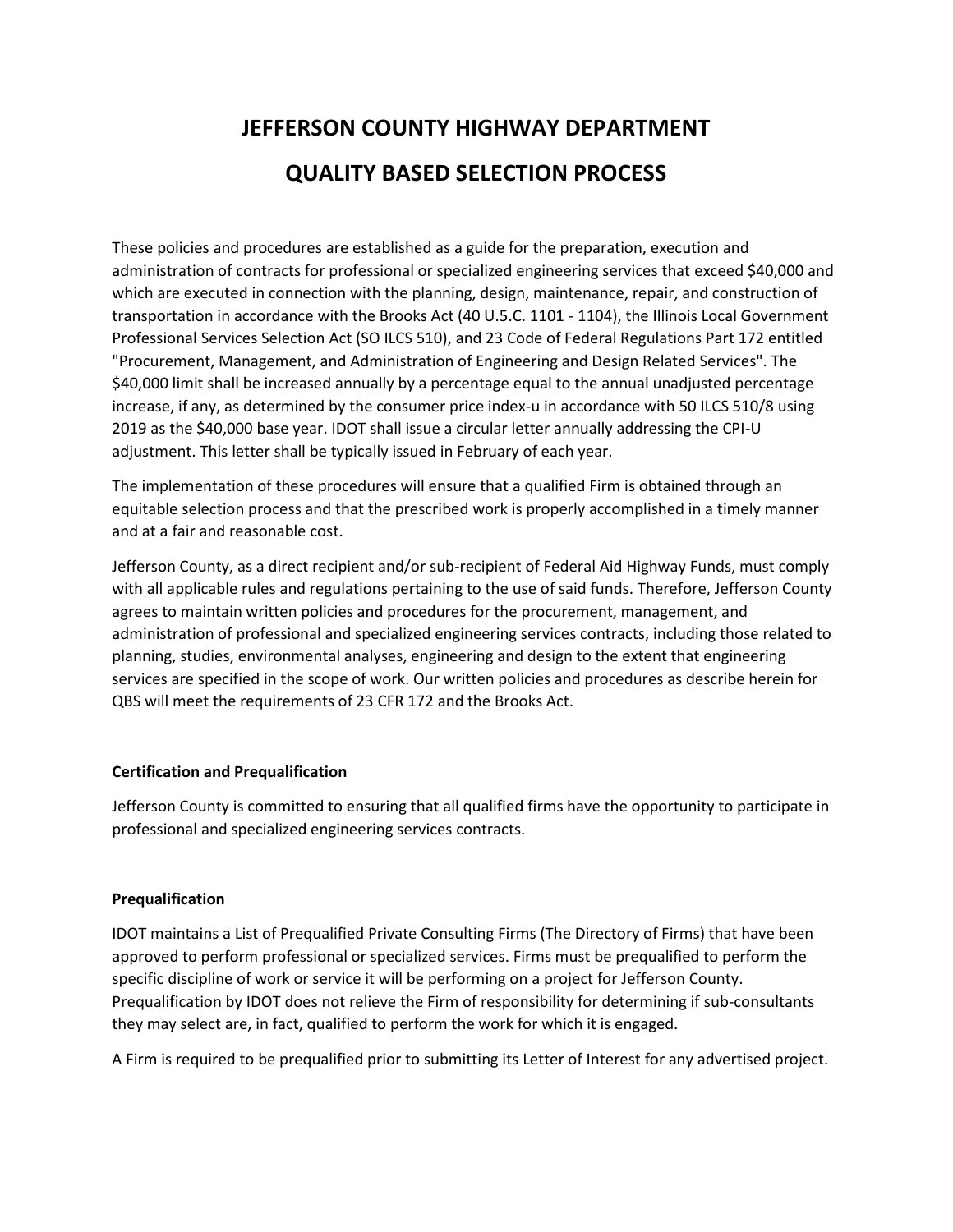## **Procurement Methods**

The procurement of professional and specialized engineering services funded by either State or Federal Aid Highway Program funds shall be conducted in accordance with one of three (3) methods:

## **1. Competitive negotiation (qualifications-based selection) procurement.**

Jefferson County will use a competitive negotiation method for the procurement of engineering and design related services when either State or Federal Aid Highway Program funds in excess of \$40,000 are involved in the contract. The \$40,000 limit shall be increased annually by a percentage equal to the annual unadjusted percentage increase, if any, as determined by the consumer price index-u in accordance with 50 ILCS 510/8 using 2019 as the \$40,000 base year. IDOT shall issue a circular letter annually addressing the CPI-U adjustment. This letter shall be typically issued in February of each year. The solicitation, evaluation, ranking, selection, and negotiation will comply with the qualification-based selection procurement procedure outlined below for selection of architectural and engineering services.

The only exception would apply when State, TBP and Local Funding will be utilized for engineering services and Jefferson County has a previous existing relationship with any firm that performs work in areas that are desired.

## **2. Non-competitive procurement - EMERGENCY CONDITIONS**

When an emergency occurs, these procedures, or portions thereof, may be waived by the County Board Chair or his/her designee. In an emergency, a professional/specialized Firm may be selected, negotiations conducted, and a contract executed at the direction of the County Board Chair or designee as necessary to address the emergency conditions. When Federal-Aid Highway funds are used in the contract, the County Engineer or designee shall submit justification for emergency selection and receive approval from FHWA before proceeding with the procurement of services, if required by FHWA.

## **3. Non-competitive procurement - SOLE SOURCE**

These procedures, or portions thereof, may be waived by the County Engineer, or his/her designee, for the sole source selection of a Firm under any of the following conditions:

- a. Sole source selection may be used when the service is available only from a single source;
- b. Sole source selection may be used after solicitation of a number of sources, competition is determined to be inadequate; or
- c. Sole source selection may be used when it has been determined that there is an emergency which does not permit time to conduct contract negotiations.

Sole source selection may only be used when it is in the public interest and economically advantageous to the County. Selection of a sole source Firm will be contingent upon satisfactory negotiation for the service.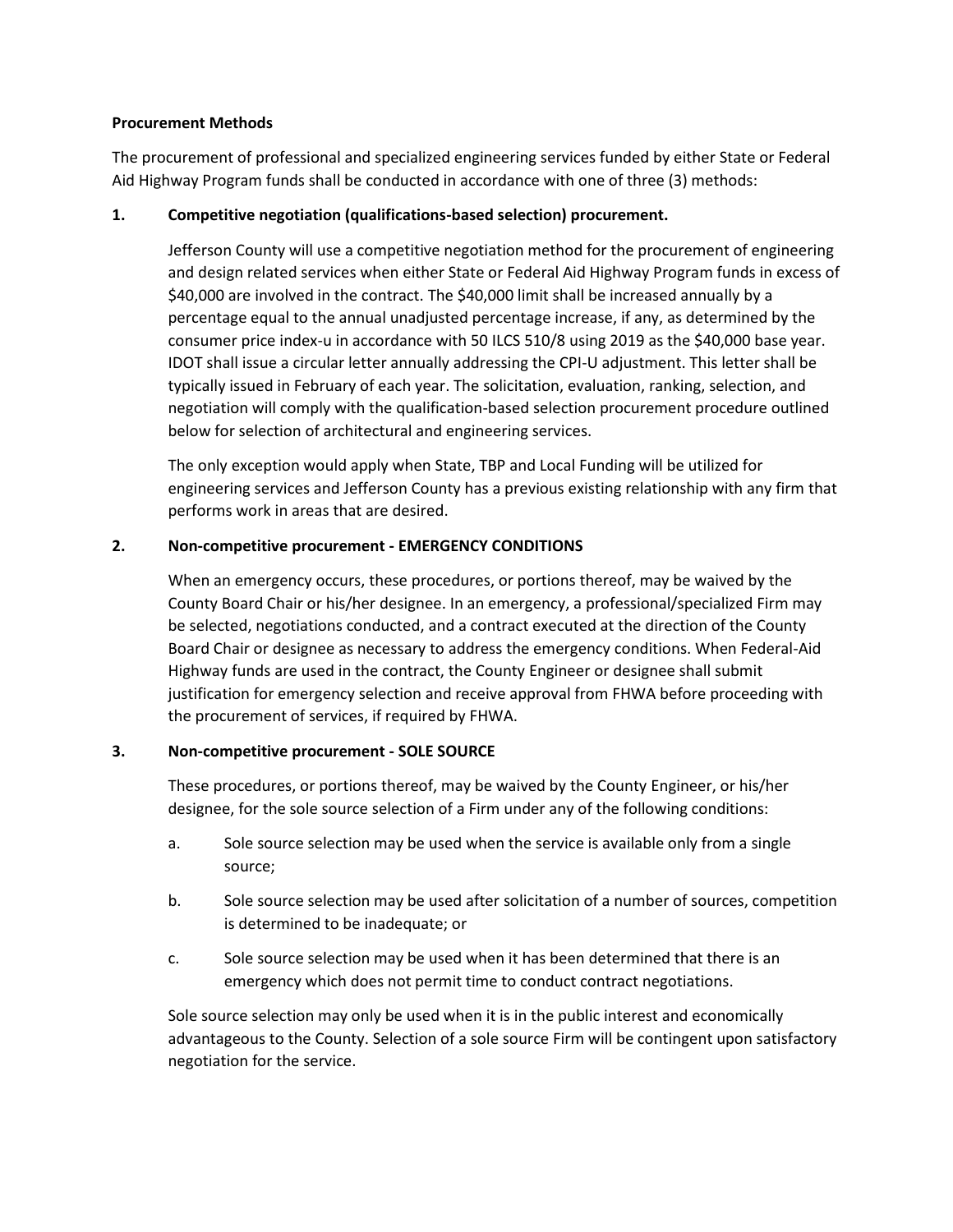When Federal Aid Funds are involved, the County Engineer must submit justification for sole source selection and receive approval from IDOT and/or FHWA prior to proceeding, if required by IDOT/FHWA.

## **General QBS Procedure**

The following will be the guiding procedures Jefferson County will follow in their qualification based selection of engineering service firms as defined in Procurement Method #1 listed above.

- 1. **Initial Administration** Jefferson County's QBS policy and procedures assigns responsibilities to the following: the County Engineer within the Jefferson County Highway Department for the procurement, management, and administration for consultant services.
- 2. **Written Policies and Procedures** Jefferson County believes their adopted QBS written policies and procedures substantially follow Section 5-5 of the BLRS Manual and specifically Section 5- 5.06(e), therefore; approval from IDOT is not required; however, if fewer than three consultants submit letters of interest, IDOT approval is required.
- 3. **Project Description** Jefferson County will use the following five items when developing the project description and may include additional items when unique circumstances exist.
	- Describe in general terms the need, purpose, and objective of the project;
	- Identify the various project components;
	- Establish the desired timetable for the effort;
	- Identify any expected problems;
	- Determine the total project budget.
- 4. **Public Notice** Jefferson County will post an announcement on our website and/or publish an ad in a newspaper with appropriate circulation. The item will be advertised for at least 14 days prior to the acceptance of proposals, and at least twice in the newspaper and/or on continuous display on our website.
- 5. **Conflict of Interest** Jefferson County requires consultants to submit a disclosure statement with their procedures. Jefferson County requires the use of the IDOT BOE DISC 2 Template as their conflict of interest form.
- 6. **Suspension and Debarment** -Jefferson County will exercise the use of SAM Exclusions, IDOT's CPO's website and the three other state CPO's websites to verify suspensions and debarments actions to ensure the eligibility of firms short listed and selected for projects.
- 7. **Evaluation Factors** Jefferson County allows the following County Engineer to set the evaluation factors for each project, but must include a minimum of five (5) criterion and stay within the established weighting range.